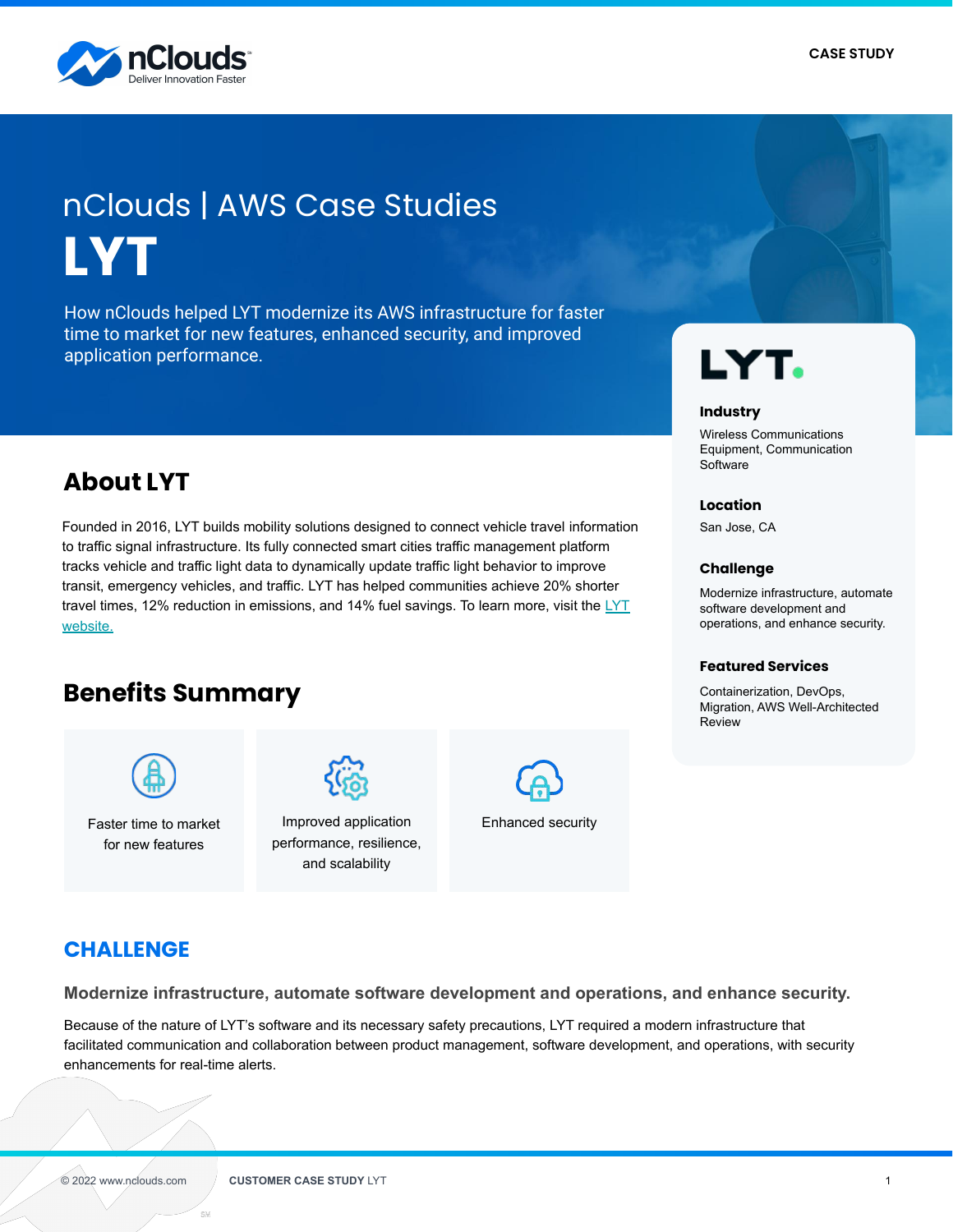# **Why AWS and nClouds**

LYT was introduced to nClouds by the AWS account team. nClouds is an AWS Premier Consulting Partner with AWS-certified expertise in DevOps, SaaS, Migration, Well-Architected, and other areas that were relevant to LYT. nClouds conducted an AWS Well-Architected Framework Review (WAFR) powered by [nOps.](http://www.nops.io) The Review identified several high-priority remediation items, encompassing the security, cost optimization, and reliability pillars of AWS Well-Architected Framework best practices. LYT's SaaS platform is on AWS, and the company wanted to partner with nClouds to build out a modern, containerized application architecture to enhance high availability (HA), scalability, and fault tolerance for its function protocols.

### **LYT leverages several Amazon Web Services:**

- Amazon Elastic Compute Cloud (Amazon EC2) A web service that provides LYT with secure, resizable compute capacity in the cloud.
- Amazon Elastic Container Registry (Amazon ECR) A fully managed Docker container registry integrated with Amazon ECS that makes it easy for LYT to store, manage, and deploy Docker container images.
- **Amazon Elastic Container Service (Amazon ECS)** A highly scalable, high-performance container orchestration service that supports Docker containers and enables LYT to run and scale containerized applications on AWS easily.
- **Amazon ElastiCache for Redis** An in-memory data structure service to enhance the ease-of-use and power of Redis, and improve availability, reliability, scalability, security, and performance.
- Amazon Elasticsearch Service A fully managed service that makes it easy for LYT to deploy, secure, and operate Elasticsearch at scale with zero downtime.
- **Amazon Virtual Private Cloud (Amazon VPC)** Enables LYT to provision a logically isolated section on AWS where they can launch AWS resources in a virtual network that they define.
- **AWS Application Load Balancer (AWS ALB)** To support content-based routing and applications that run in containers.
- **AWS Auto Scaling** Monitors LYT's applications and automatically adjusts capacity to maintain steady, predictable performance at the lowest possible cost.
- **AWS CloudFormation (CloudFormation)** Allows LYT to treat its infrastructure as code, automate operations, and bring up new environments.
- AWS Identity and Access Management (IAM) To control users' access to AWS services.
- **AWS Secrets Manager** Enables LYT to protect secrets needed to access its applications, services, and IT resources.

### **LYT's solution stack also includes additional, essential third-party tools:**

- Atlassian Bitbucket A Git-based source code repository hosting service.
- **Datadog** A monitoring and analytics tool to determine performance metrics and event monitoring for infrastructure and cloud services. The software can monitor services such as servers, databases, and tools.
- **Docker** An open-source container platform to build, ship, and run distributed applications.

network Premier Consulting Consulting Partner Partner **AWS CloudFormation** Migration Competency Data & Analytics MSP Partner Competency Public Sector Partner DevOps Competency SaaS Competency

Immersion Day Partner

Marketplace Seller

aws partner

aws partner network Premier

Well-Architected

Partner Program

I was impressed with nClouds' DevOps expertise and the application modernization solution they designed and implemented to enhance LYT's security, high availability, and fault tolerance."

**Dustin Harber,**  Chief Technology Officer, LYT

es c